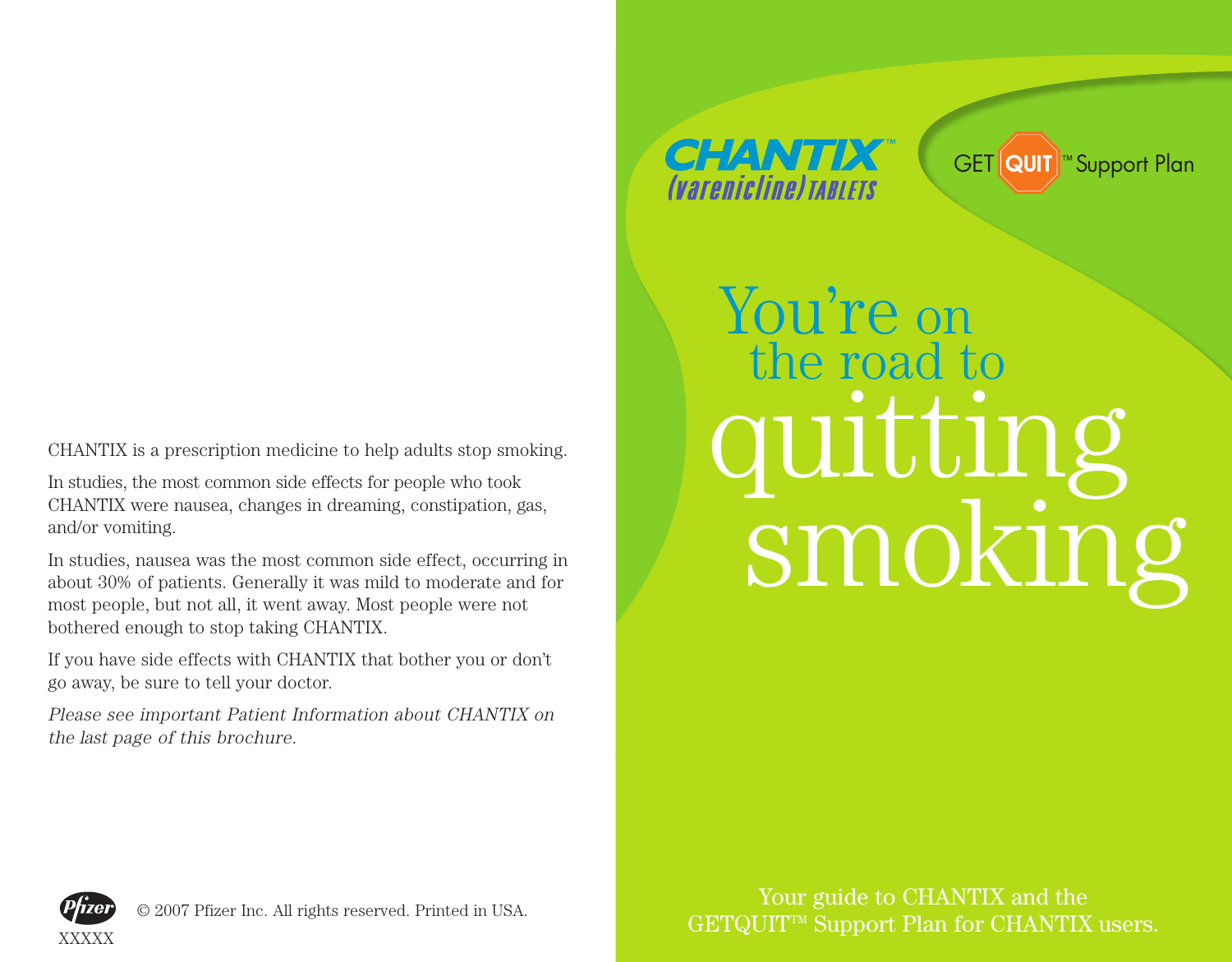# Quitting smoking. It's all about getting there.

Congratulations! You've made an important decision to stop smoking. It's one of the best things you can do for yourself.

If smoking has become a part of your daily routine, it may not be easy to give it up. But you can do it. In fact, millions of people already have reaped the benefits of quitting.

 $CHANTIX^{\mathbb{M}}$  (varenicline) offers a two-part approach to quitting:

- 1. CHANTIX helps you break the physical addiction to nicotine.
- 2. The GETQUIT Support Plan for CHANTIX users helps you deal with the psychological side of quitting.

## Your Guide: Information, activities and what to expect

As you prepare for your quit, you'll want to know what to expect. You can learn all about taking CHANTIX here. We've also included a timeline to give you the big picture on quitting. Plus, you'll learn how to enroll in the GETQUIT Support Plan for CHANTIX users, and find activities adapted from Week 1 of GETQUIT to give you a headstart in preparation for your quit.

If you have any other questions about CHANTIX, please talk to your doctor. You can also visit us at www.chantix.com or call us at1-877-CHANTIX (242-6849).

CHANTIX is all about a steady, step-by-step approach that can help get you on the road to quitting and staying quit. And as the classic fable has taught us — a steady approach may be the wisest approach.



"I wasn't able to quit smoking before. This time, with CHANTIX, I was able to do it."

When you stop smoking, your body will need time to adjust to the absence of nicotine. You may feel side effects from this.

Quote is from an actual CHANTIX patient (not pictured). Individual results may vary.

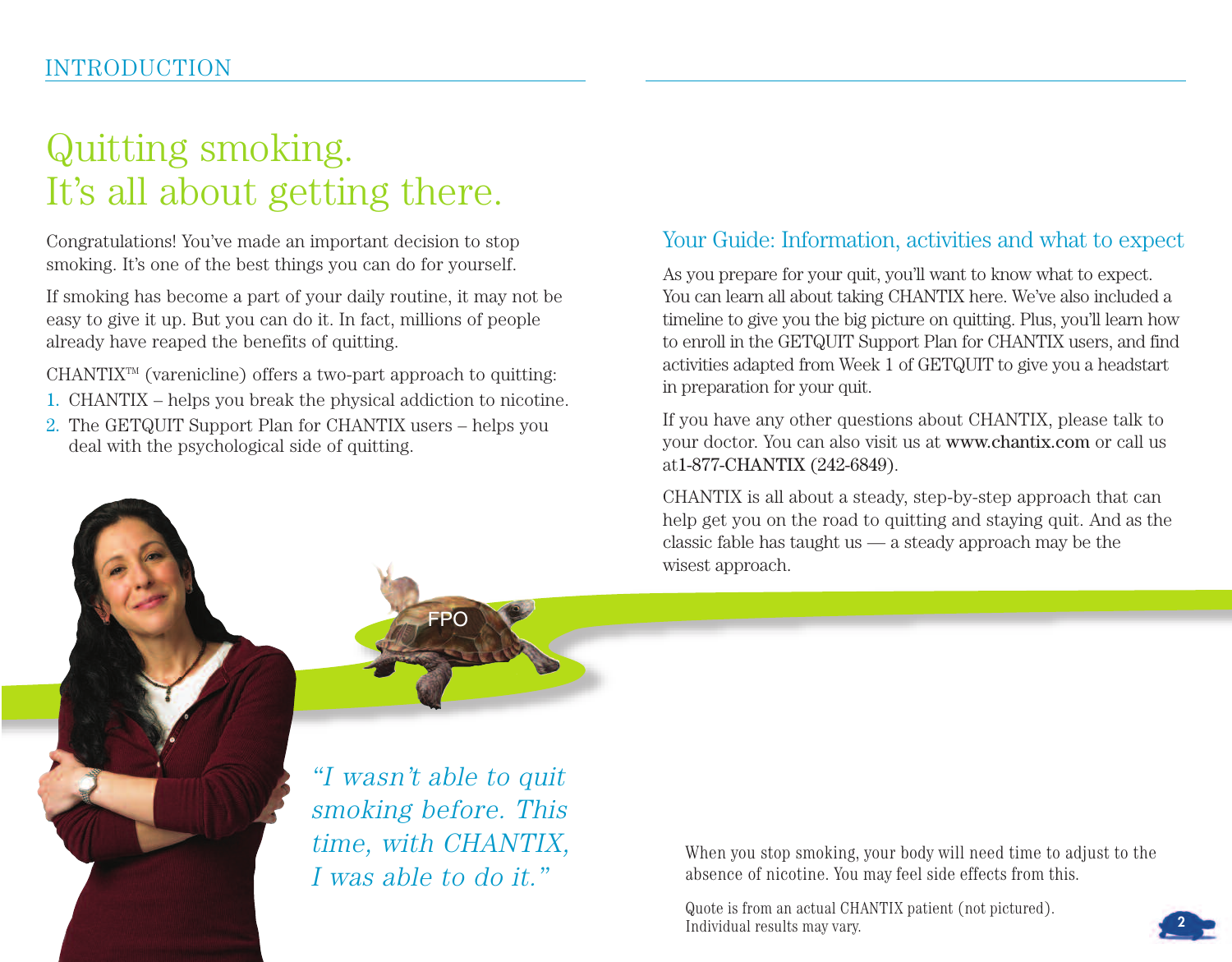# $CHANTIX<sup>TM</sup>(varenicline)$  Can reduce the urge to smoke.

Prescription CHANTIX contains no nicotine. You may wonder how a non-nicotine pill could reduce your urge to smoke. Well, first, you have to know how nicotine works.

There are receptors for nicotine in your brain. When you smoke, the nicotine you inhale attaches to these receptors. This sends a message to your brain to release a chemical called dopamine. Dopamine gives you a feeling of pleasure. But it doesn't last long. That's why your body craves more nicotine. This can become vicious cycle.

CHANTIX, however, helps keep nicotine from reaching key receptors in the brain. It's proven to help people stop smoking. And it's the only treatment of its kind.

#### WITHOUT CHANTIX WITH CHANTIX



When you smoke, nicotine goes to the receptors in your brain



CHANTIX works by activating these receptors, and blocking nicotine from attaching to them

Tell your doctor about all other medications you are taking before taking CHANTIX. Especially tell your doctor if you take insulin, asthma medications, or blood thinners. When you stop smoking, there may be a change in how these and other medicines work for you.

When you stop smoking, your body will need time to adjust to the absence of nicotine. You may feel side effects from this.

"I was a heavy smoker, and quitting was the most difficult personal challenge I ever faced. After I quit, I worked with a team of scientists to develop CHANTIX to specifically help smokers quit."

> Dr. Jotham Coe Pfizer Scientist, *former smoker*

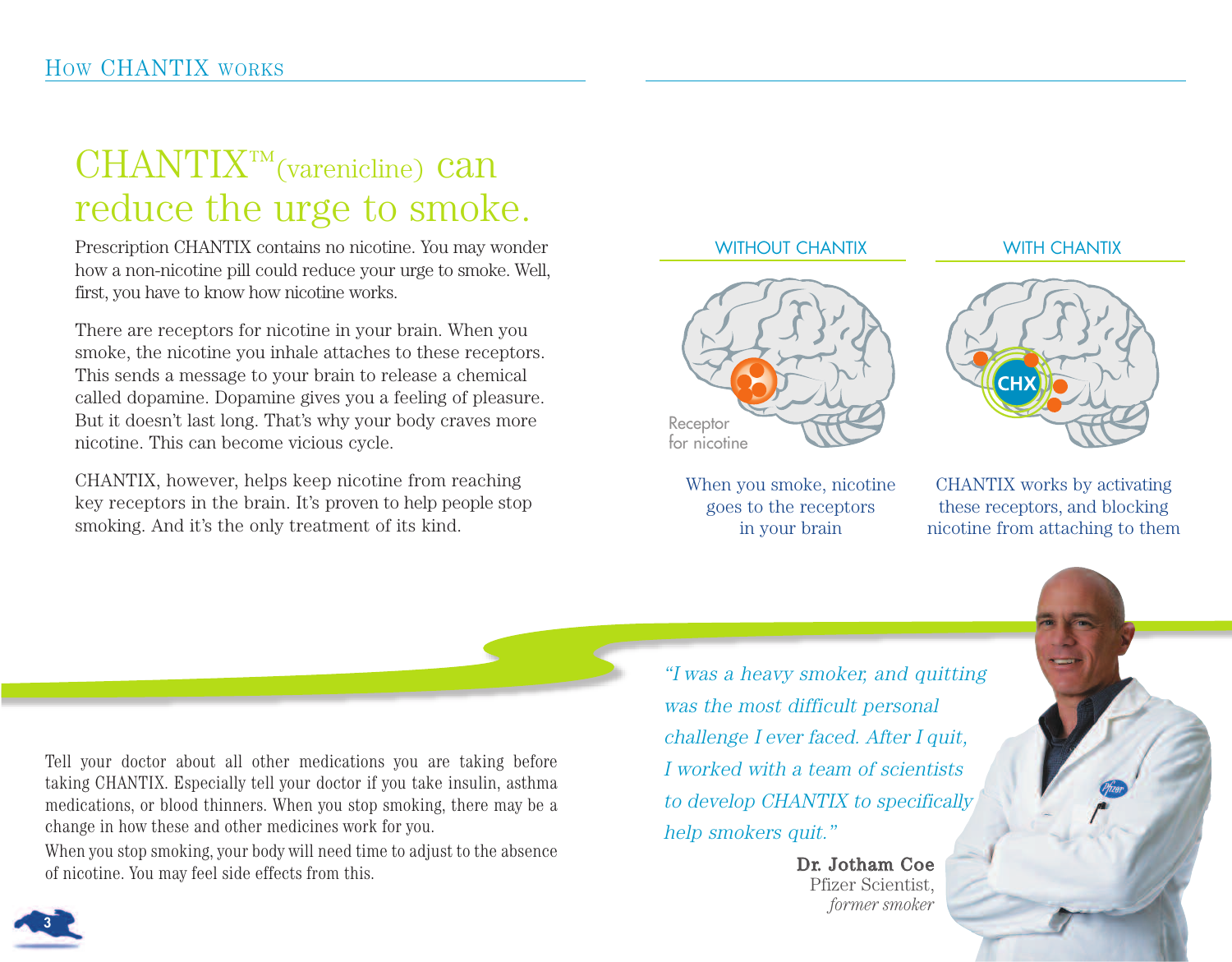# Four steps to taking  $CHANTIX<sup>TM</sup>(varenicline)$ the right way.

## **STEP 1**

After getting a prescription for CHANTIX from your doctor, you should choose a quit date and enroll in the GETQUIT Support Plan for CHANTIX users.

## **STEP 2**

Start taking CHANTIX 1 week before your quit date. This lets it build up in your body. You can keep smoking during this time.

## **STEP 3**

Try to stop smoking completely on your quit date. If you slip up, don't give up. Keep trying to quit and keep taking CHANTIX. Some people need a few weeks for CHANTIX to work best.

## **STEP 4**

Most people take CHANTIX for 12 weeks. In some cases, a doctor may recommend an additional 12 weeks of CHANTIX to help their patients stay quit. Always take CHANTIX as prescribed by your doctor.

#### Dosage guide for CHANTIX **DAY 1 TO DAY 3** White tablet  $(0.5 \text{ mg})$ . 1 tablet each day **DAY 4 TO DAY 7** White tablet (0.5 mg), Twice a day: 1 in the morning and 1 in the evening **DAY 8 TO END OF TREATMENT** Blue tablet (1 mg), Twice a day: 1 in the morning and 1 in the evening

Pills may not be shown at actual size. CHANTIX comes in conveniently dose packs.

## More information on taking CHANTIX

- $\blacksquare$  CHANTIX should be taken after eating and with a full glass (8 ounces) of water.
- e If you miss a dose, take it as soon as you remember. If it's close to the time of your next dose, wait. Then just take your next regular dose.
- $\blacksquare$  The most common side effect of CHANTIX is nausea, occurring in 30% of patients.
- Tell your doctor about all other medications you are taking. Especially tell your doctor if you take insulin, asthma medications, or blood thinners. When you stop smoking, there may be a change in how these and other medicines work for you.

CHANTIX is a prescription medication to help adults stop smoking. In studies, the most common side effect was nausea. Others were changes in dreaming, constipation, gas, and vomiting. Generally it was mild to moderate and for most people, but not all, it went away. Most people were not bothered enough to stop taking CHANTIX.

If you have side effects with CHANTIX that bother you or don't go away, be sure to tell your doctor.



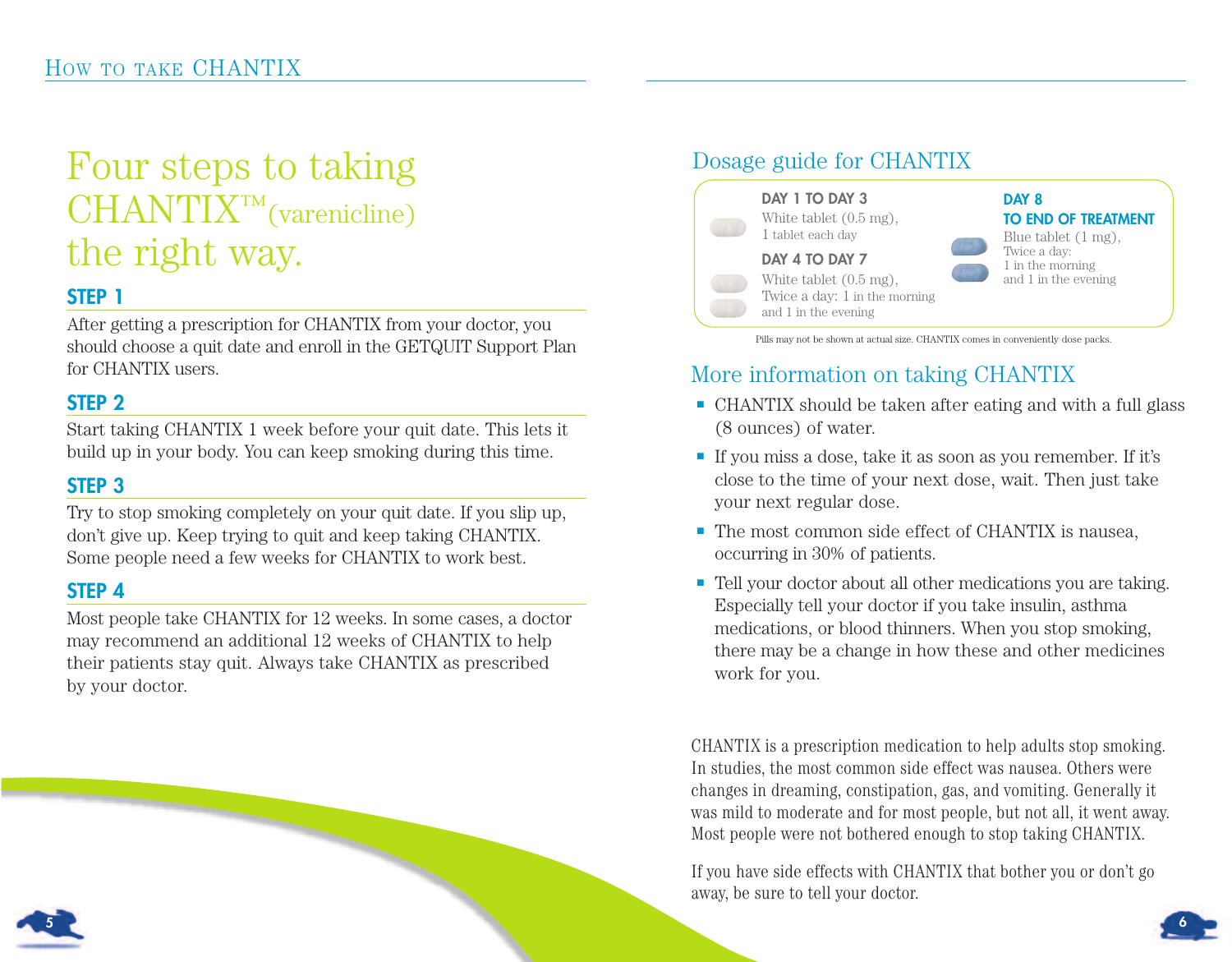# Your prescription comes with a plan.

CHANTIX™ (varenicline) is proven to be effective, but it's not a magic pill. Studies show that people who receive support and encouragement while trying to quit smoking have a better chance of staying quit.

That's because for most people, quitting smoking is both a physical and behavioral challenge. That's why there's the GETQUIT Support Plan for CHANTIX users. GETQUIT can help you identify your smoking patterns and cope with withdrawal symptoms.

Here's what you'll get with GETQUIT:

- A step-by-step guide for preparing to quit
- $\blacksquare$  A personalized Web site with easy-to-use tools that track your progress
- **E** Support and advice to help you stay quit
- e Choice of regular e-mail or phone support for up to a full year
- e A support hotline to call to speak to a GETQUIT coach

## How to enroll in GETQUIT

When you fill your prescription for CHANTIX at the pharmacy, you'll receive an enrollment card for the free GETQUIT Support Plan for CHANTIX users.

## Get started with GETQUIT **FIRST**

Find the number on the back of the enrollment card that comes with your CHANTIX prescription. Or, if your prescription comes in a bottle, enter the prescription number from your pill bottle.

## **SECOND**

Visit www.get-quit.com and follow the instructions to enroll and set up your personalized support plan. You can also call 1-877-CHANTIX (242-6849) to get started.



A daily, ongoing support plan<br>exclusively for CHANTIX user.

CHANTIX has not been studied in pregnant or nursing women. You should stop smoking before you become pregnant. If you take CHANTIX, discuss ways to feed your baby, other than breast feeding, with your doctor.



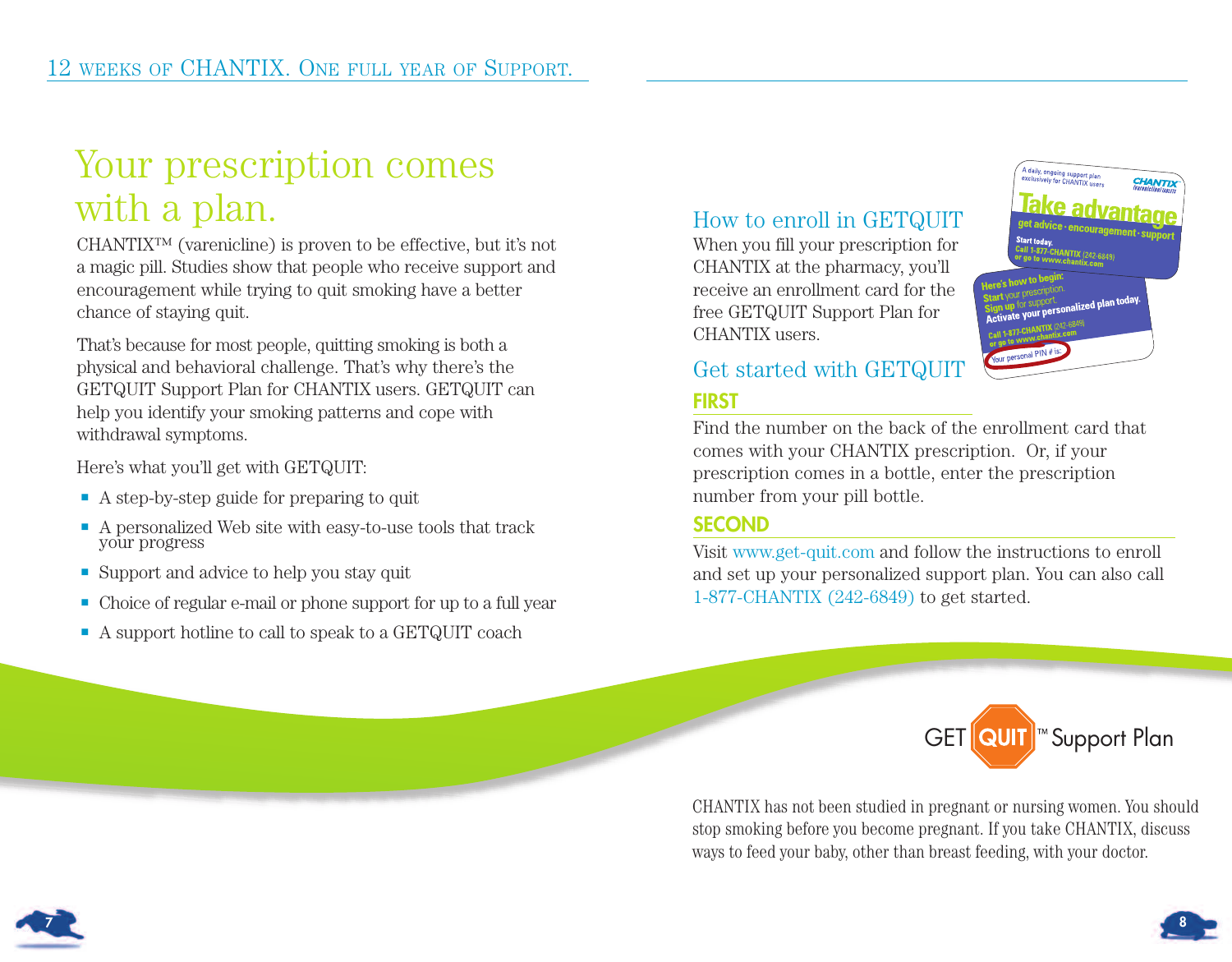

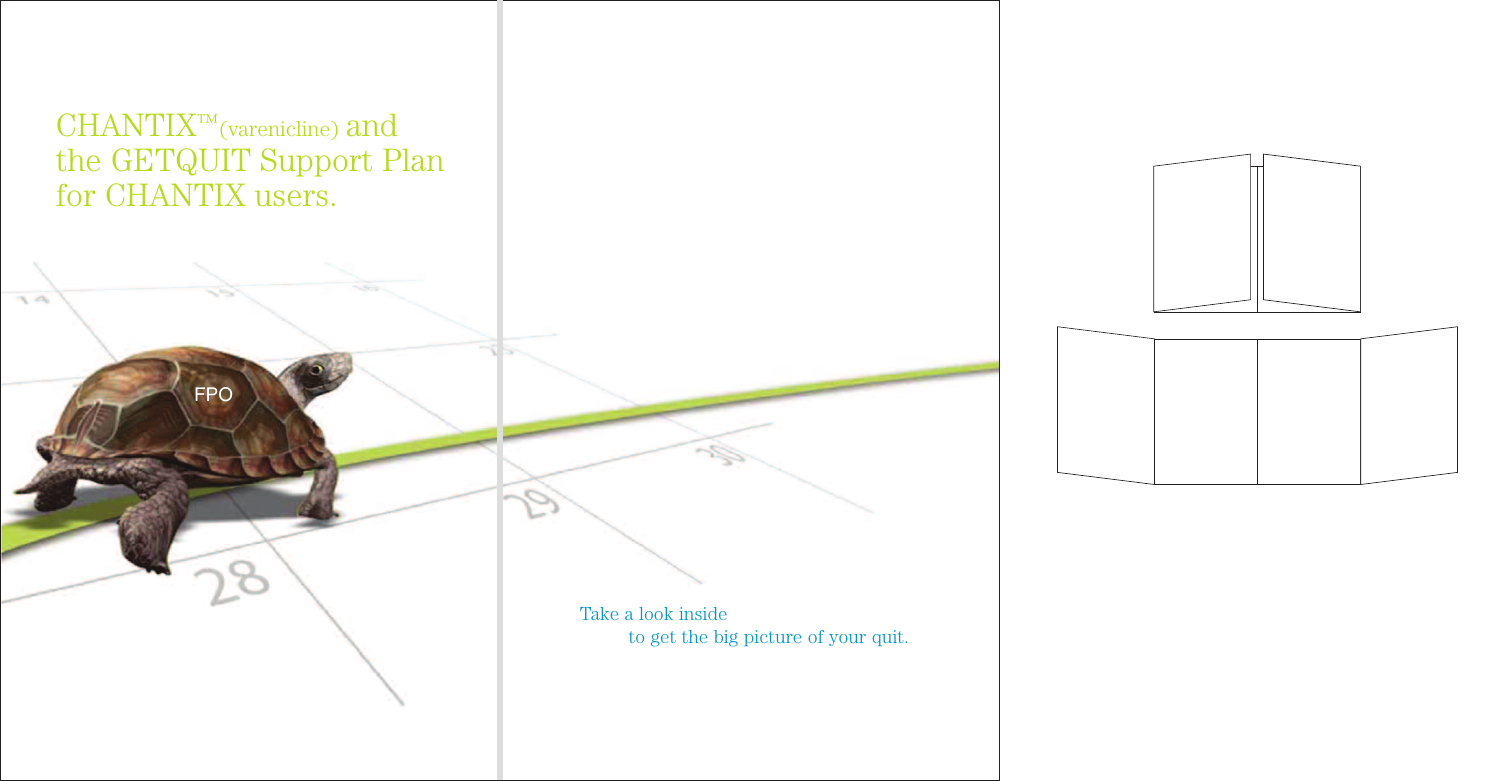This is the halfway point

# Your timeline for  $CHANTIX<sup>TM</sup>(varenicline)$

## WEEKS 5-6 WEEKS 7-12 WEEKS 13-24

#### Your GETQUIT check-ins will now be once a week.



CHANTIX is a prescription medication to help adults stop smoking. In studies, the most common side effect was nausea. Others were changes in dreaming, constipation, gas and vomiting. Generally it was mild to moderate and for most people, but not all, it went away. Most people were not

Your GETQUIT check-ins will now be twice a week.

can start to clean themselves again. 1 year after quitting: the risk of a heart attack is now half the risk for a smoker.

If you have side effects with CHANTIX that bother you or don't go away, be sure to tell your doctor.

Most people

 $_{\rm{by\,week}}^{\rm{e\,que}}$ 

are quit

Some doctors may recommend another 12 weeks of CHANTIX, as it may improve your chances of staying smoke-free. Ask your doctor if another 12 weeks may be good for you.

Keep going! Studies have shown that staying on CHANTIX for a full 12 weeks has helped 44% of people quit smoking.

## WEEKS 25-52

The GETQUIT Support Plan for CHANTIX users is available for you for one full year. You can check in to see your personal statistics—like how much money you may have saved by not smoking!

1 to 9 months after quitting, your lungs

### Milestone:

A visual overview of what to expect with CHANTIX and the GETQUIT Support Plan for CHANTIX users. Plus, milestones along the road to getting quit.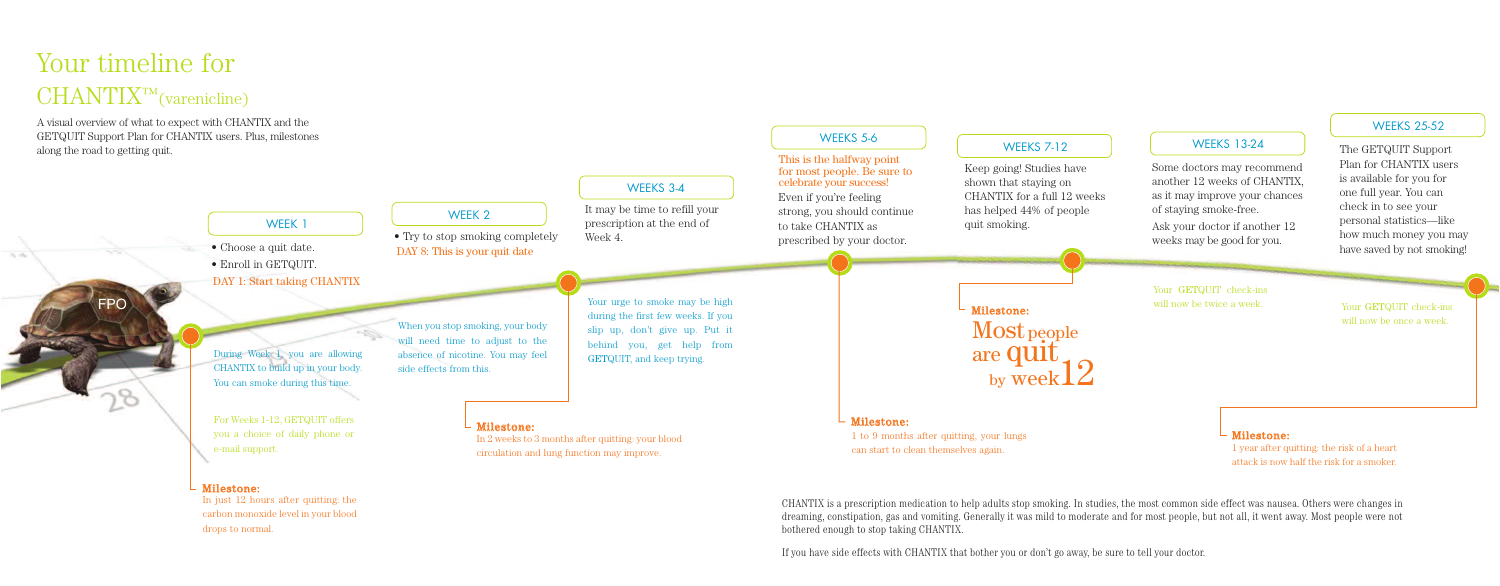#### What is CHANTIX?

CHANTIX™ (varenicline) is a prescription medicine to help adults stop smoking that also helps reduce the urge to smoke.

#### How is CHANTIX different from other smoking cessation products?

CHANTIX contains no nicotine, but it targets the same receptors that nicotine does. CHANTIX is believed to block nicotine from these receptors. It's the only treatment of its kind

#### What does my doctor need to know before I start taking CHANTIX?

Tell your doctor about all of your medical conditions, including if you:

- e have kidney problems or get kidney dialysis. Your doctor may prescribe a lower dose of CHANTIX for you.
- $\blacksquare$  are pregnant or plan to become pregnant. CHANTIX has not been studied in pregnant women. It is not known if CHANTIX will harm your unborn baby. It is best to stop smoking before you get pregnant.
- $\blacksquare$  are breast feeding. Although it was not studied, CHANTIX may pass into breast milk. You and your doctor should discuss alternative ways to feed your baby if you take CHANTIX.

Tell your doctor about all of your medicines, including prescription and nonprescription medicines, vitamins, and herbal supplements. Especially, tell your doctor if you take:

 $\blacksquare$  insulin  $\blacksquare$  asthma medicine  $\blacksquare$  blood thinners When you stop smoking, there may be a change in how these and other medicines work for you.

#### How long should I take CHANTIX?

Most people will take CHANTIX for 12 weeks. If you have completely quit smoking by 12 weeks, ask your doctor if another 12 weeks of CHANTIX may help you stay cigarette-free. It's important to take CHANTIX as prescribed by your doctor.

#### What do I do if I miss a dose of CHANTIX?

If you miss a dose, take it as soon as you remember. If it is close to the time for your next dose, wait. Just take your next regular dose.

#### What if I slip up while taking CHANTIX?

Don't let it stop you. Remember, you may choose to smoke for the first week you are on CHANTIX. Try to stop smoking completely on your Quit Date (Day 8). But if you slip up, don't give up! It's a lapse not a relapse. Put it behind you. It's normal. And some people need a few weeks for CHANTIX to work best.

#### Will my urge to smoke go away when I take CHANTIX?

You might still feel some urge to smoke. But it should be less than you'd have without CHANTIX. Remember, it's possible that you might slip up and smoke while taking CHANTIX. If you do, you can stay on CHANTIX and keep trying to quit. Smoking is not only a physical but a psychological addiction, so it's important to enroll in GETQUIT.

#### What are the possible side effects of CHANTIX?

The most common side effects of CHANTIX include:

- e nausea
- $\blacksquare$  constipation
- e vomiting
- $\blacksquare$  changes in dreaming; insomnia
- $\Box$  gas

Tell your doctor about side effects that bother you or that do not go away. These are not all the side effects of CHANTIX. Ask your doctor or pharmacist for more information.



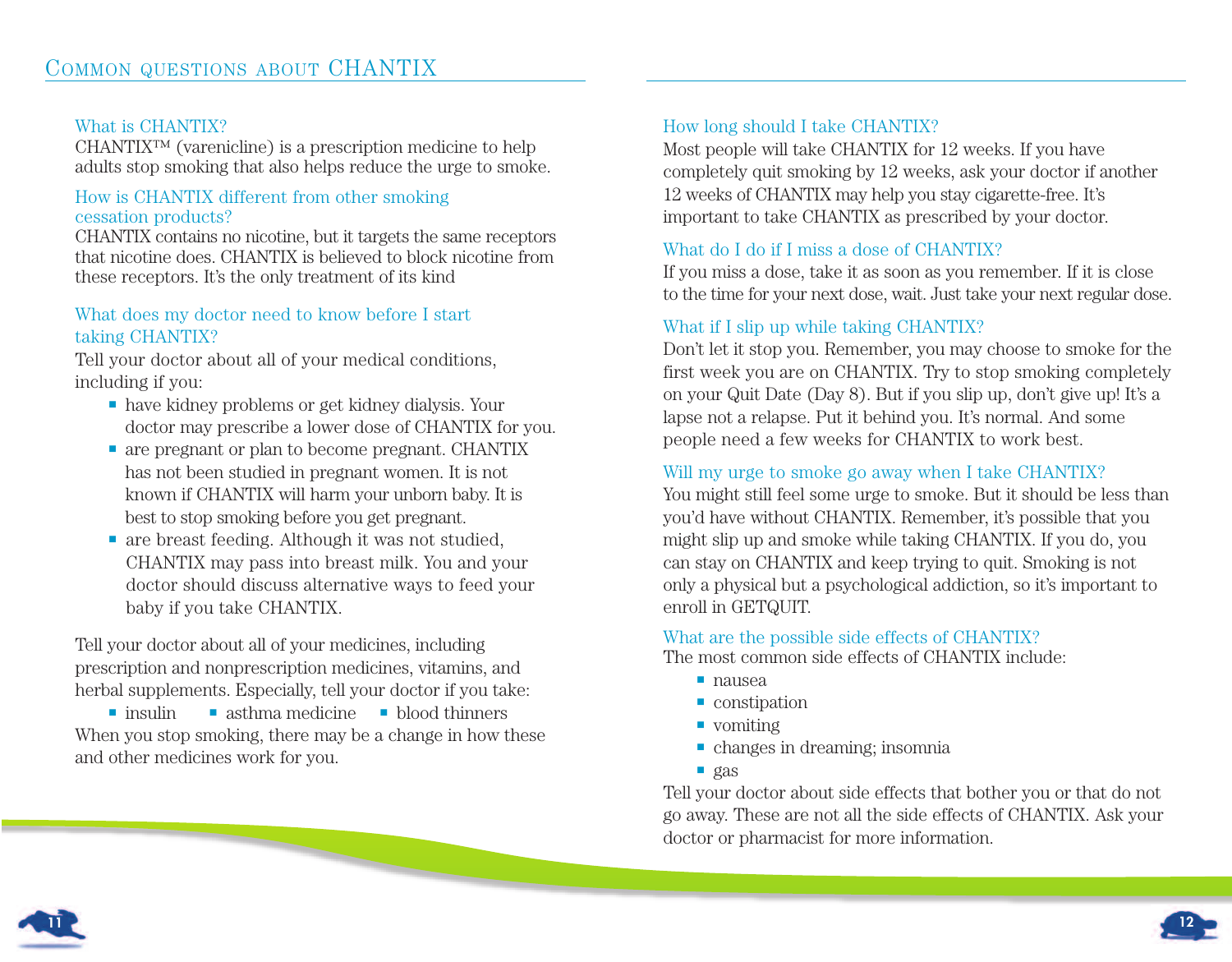# What to think about before you quit.

For the best chance of success, prepare in advance and commit to a quit date. For some people, it is easier to quit after a weekend or an important social event. For others, it is helpful to choose a special day. Here are some ideas:

- $\blacksquare$  Take a look at your calendar. Is there an upcoming birthday, anniversary, or holiday? You can choose to make that your quit date. Count backwards 8 days and that's the day you should begin taking CHANTIX™ (varenicline).
- Monday is popular for quitting, because it gives you a "fresh" start to the week, plus it may help you keep track of all 12 weeks of your quit more easily.
- For many people, smoking has become a habit. Will you be starting a new job, going on vacation, or starting a new hobby? If these things seem like they will be positive and not stressful for you, the new activities can be a change of routine that may help you break old habits.

## But keep in mind:

Avoid trying to quit right before an event that might be stressful, or where you'll be tempted to smoke. You might want to avoid activities and situations you associate with smoking during the first few weeks on CHANTIX. Cravings and withdrawal symptoms may be strongest in the first weeks after you quit smoking.

Generally, these cravings and symptoms should lessen over time. Most important: If you slip up and smoke, don't give up! It may take more than one try before you quit.

Start to notice when and why you smoke. What do you associate with smoking? Try to avoid these situations as you begin your quit.

*Nearly 50million Americans have quit smoking. \* Ask your doctor how you can join them.*

\*American Cancer Society: Great American Smokeout Newsletter. Fall 2006. Time frame of study: 1965 - 2000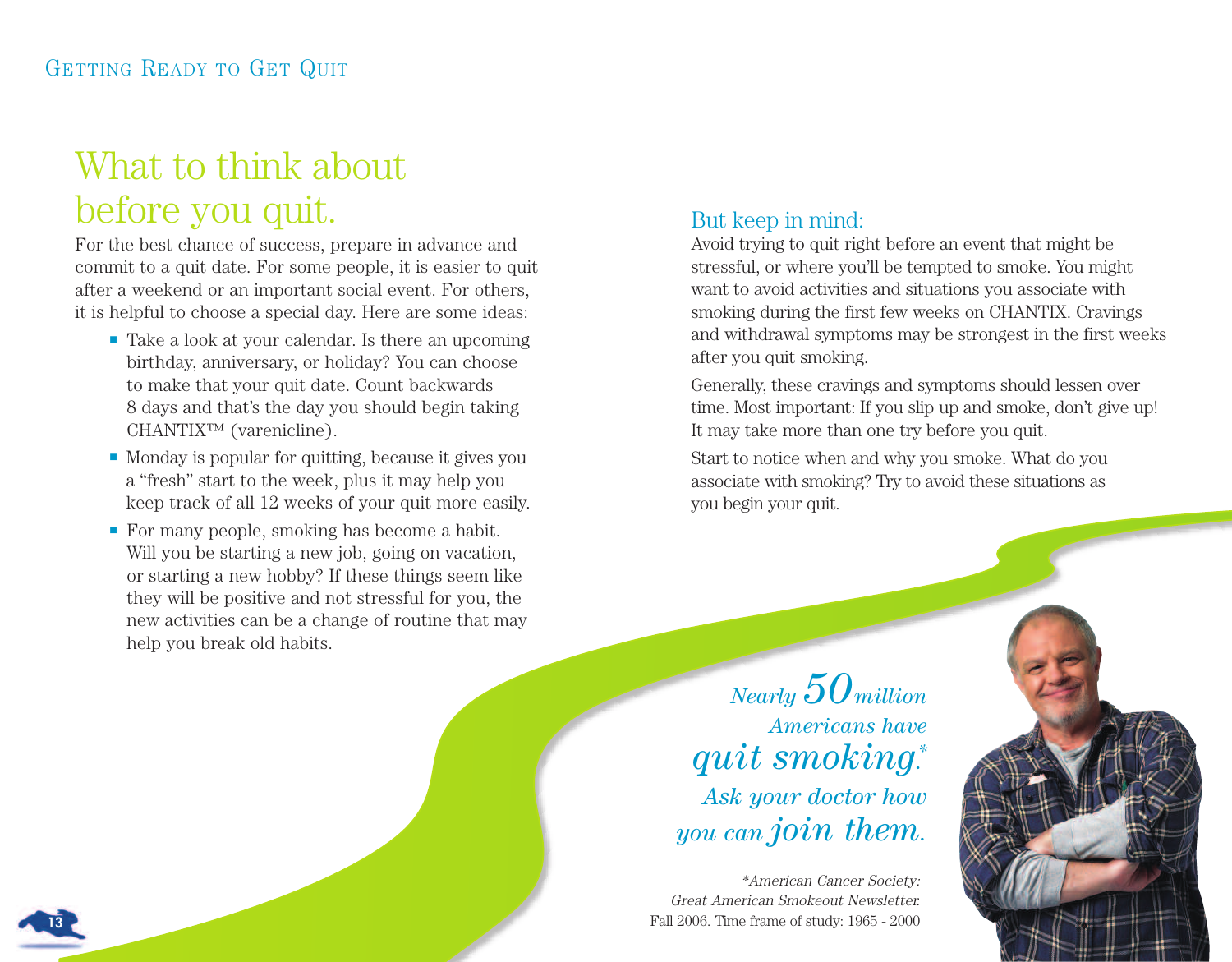## COUNTDOWN TO QUITTING

## My Smoking Log

When, where, and why I smoked

# Let the the sin!

### Welcome to Week 1

Here is the first week of topics and activities adapted from the GETQUIT Support Plan for CHANTIX (varenicline) users. They're specifically designed to help you prepare for quitting. Make sure you can dedicate yourself 100 percent to your quit!

If you're starting this workbook, that means you may have already chosen a quit date. If so, today would be your first day of taking CHANTIX. Ready to go? Let's get started!

## **Day 1**

## Today's Topic: Your countdown to

Remember, you may choose to smoke d is to quit by Day 8 after you start taking. if you feel ready to quit sooner, that's fin reduce the urge to smoke, while the GET for CHANTIX users can help you through process. If you haven't done so already,enrolled at www.get-quit.com or 1-877-CHANTIX

## Today's Activity: Your Smoking L

Ever wonder about the "when, where an you smoke in a typical day? The smoking great activity to do if you haven't quit y log attached to this page and carry it w inside or on your cigarette pack. Every down the time and place and how you smoking patterns can be a big help in b

CHANTIX is for adults. Do not use CHANTIX years old. Because it is more common for ol problems, be sure to talk with your doctor a working before you take CHANTIX.

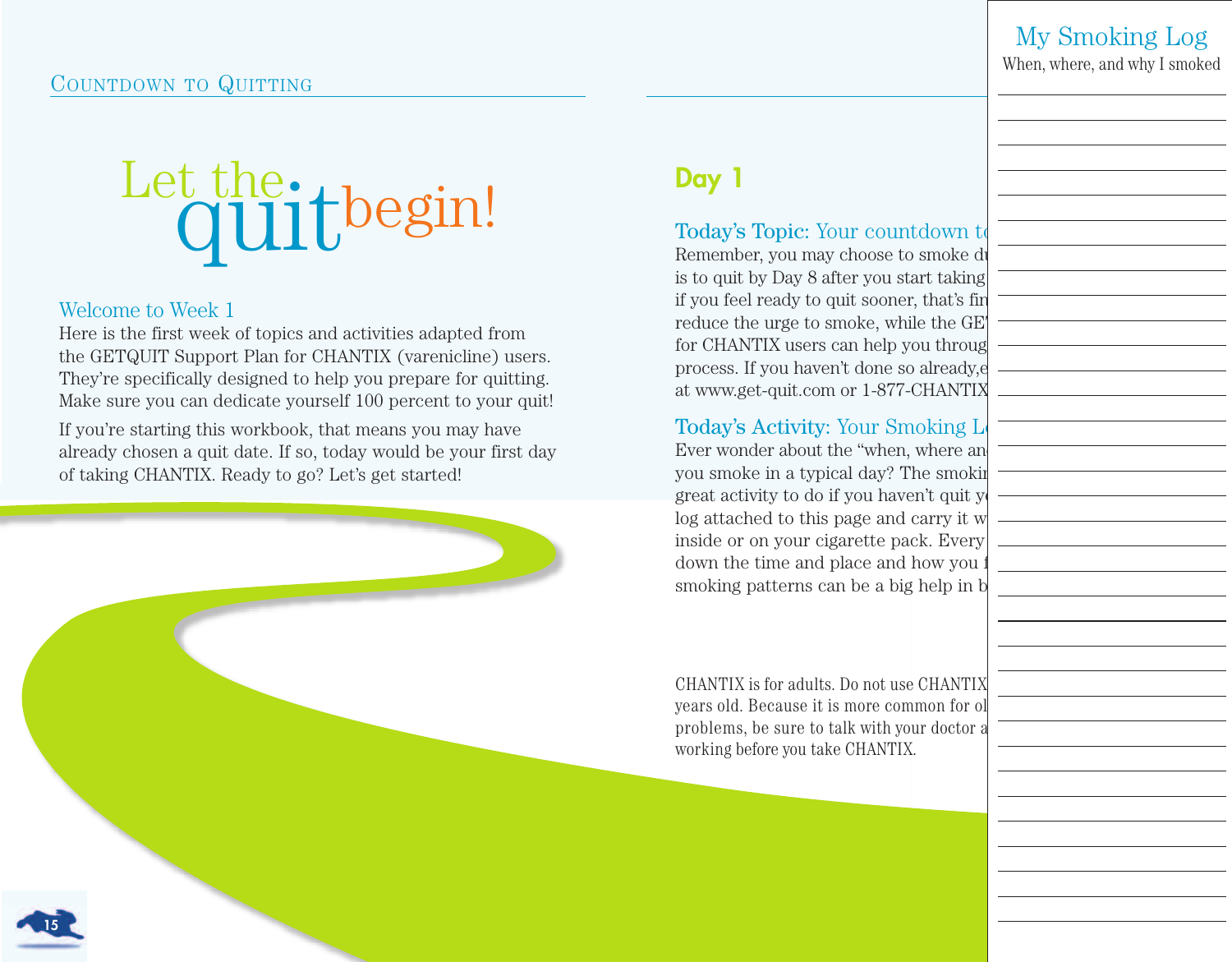

## Welcome to Week 1

Here is the first week of topics and activities adapted from the GETQUIT Support Plan for CHANTIX (varenicline) users. They're specifically designed to help you prepare for quitting. Make sure you can dedicate yourself 100 percent to your quit!

If you're starting this workbook, that means you may have already chosen a quit date. If so, today would be your first day of taking CHANTIX. Ready to go? Let's get started!

## **Day 1**

## Today's Topic: Your countdown to getting quit

Remember, you may choose to smoke during Week 1. Your goal is to quit by Day 8 after you start taking CHANTIX. However, if you feel ready to quit sooner, that's fine. CHANTIX can help reduce the urge to smoke, while the GETQUIT Support Plan for CHANTIX users can help you throughout your quitting process. If you haven't done so already,enroll in GETQUIT at www.get-quit.com or 1-877-CHANTIX (242-6849).

## Today's Activity: Your Smoking Log

Ever wonder about the "when, where and why" of the cigarettes you smoke in a typical day? The smoking log to the right is a great activity to do if you haven't quit yet. Detach the smoking log attached to this page and carry it with you – it even fits inside or on your cigarette pack. Every time you smoke, write down the time and place and how you felt. Knowing your smoking patterns can be a big help in breaking them.

CHANTIX is for adults. Do not use CHANTIX if you are younger than 18 years old. Because it is more common for older people to have kidney problems, be sure to talk with your doctor about how your kidneys are working before you take CHANTIX.

## Smoking log instructions

✃

Cut on the dotted line

Here's an easy way to keep track of when, where, and why you smoke. Detach it and take it with you wherever you go.

- 1. Cut out the smoking log and wrap it around your cigarette pack.
- 2. Tape or use a rubber band to hold it in place.
- 3. For the next 24 hours, every time you smoke, write down the time and place.

If you can, pay attention to how you felt before you smoked. Sometimes how you're feeling can create an urge to smoke.

CHANTIX is for adults. Do not use CHANTIX if you are younger than 18 years old. Because it is more common for older people to have kidney problems, be sure to talk with your doctor about how your kidneys are working before you take CHANTIX. If you have kidney problems or get dialysis, be sure to tell your doctor before taking CHANTIX.



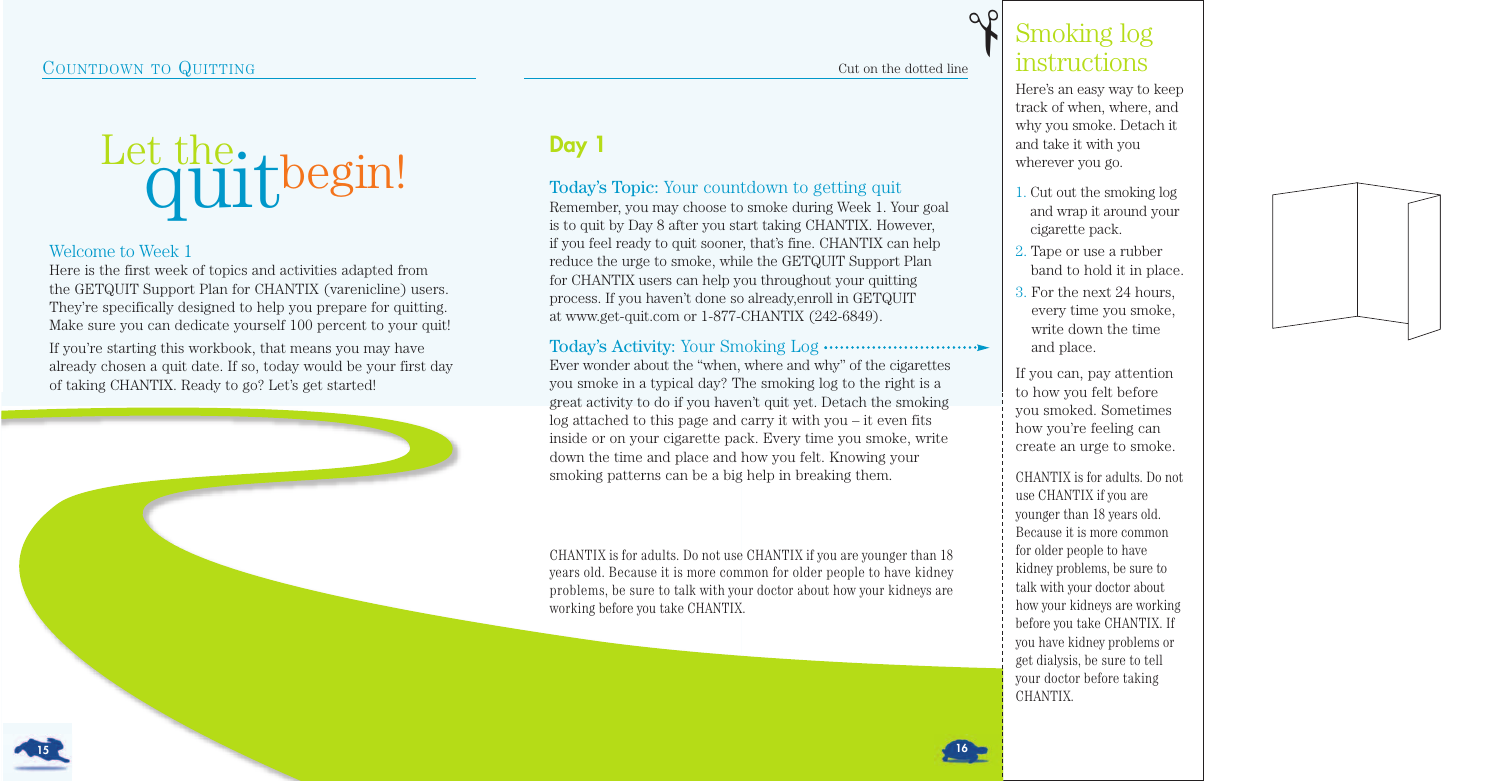## **Day 2**

## Today's Topic: Reasons to quit smoking

Was your health a reason in your decision to quit smoking? Well, it's no secret that smoking is unhealthy. But some of the numbers below in this quiz may surprise you.

## Today's activity: Smoking Risk Quiz

#### (See answers below the chart.)

- 1. How many smoking-related deaths happen in the United States per year?
	- $\Box$  Over 100,000  $\Box$  Over 250,000  $\Box$  Over 400,000
		-
- 2. On average, for a heavy smoker, smoking takes how many years off a person's life?
	- $\Box$  3 years  $\Box$  8 years  $\Box$  15 years
- 3. 11% of non-smokers die before age 65. For the same age group, what percentage of heavy smokers die before age 65?
	- $\Box$  16%  $\Box$  22%  $\Box$  28%

Answers: 1. Over 400,000 2. 8 years 3. 28%

Write down some of your reasons for quitting:

## **Day 3**

## Today's Topic: Smoking risk situations

Smoking may have become a very personal habit. And you know the old saying: old habits can be hard to break. But today we're going to help you get there.

## Today's Activity: Identify your risk situations

If you have tried using the smoking log you may have already identified some personal patterns. Put a check next to the common smoking situations below that apply to you. Knowing your patterns can be useful in controlling them.

 $\Box$  First thing in the morning  $\Box$  Being with other smokers  $\Box$  During or after an argument  $\Box$  Tense day at work ■ Studying or reading ■ Mealtimes, or after a meal  $\Box$  Watching TV or listening to the radio  $\Box$  At a party  $\Box$  Driving or at a bus stop  $\Box$  Talking on the phone ■ Drinking alcohol ■ Feeling angry  $\Box$  Feeling anxious  $\Box$  Having a cup of coffee or tea

Can you think of other smoking risk situations? Add them here:



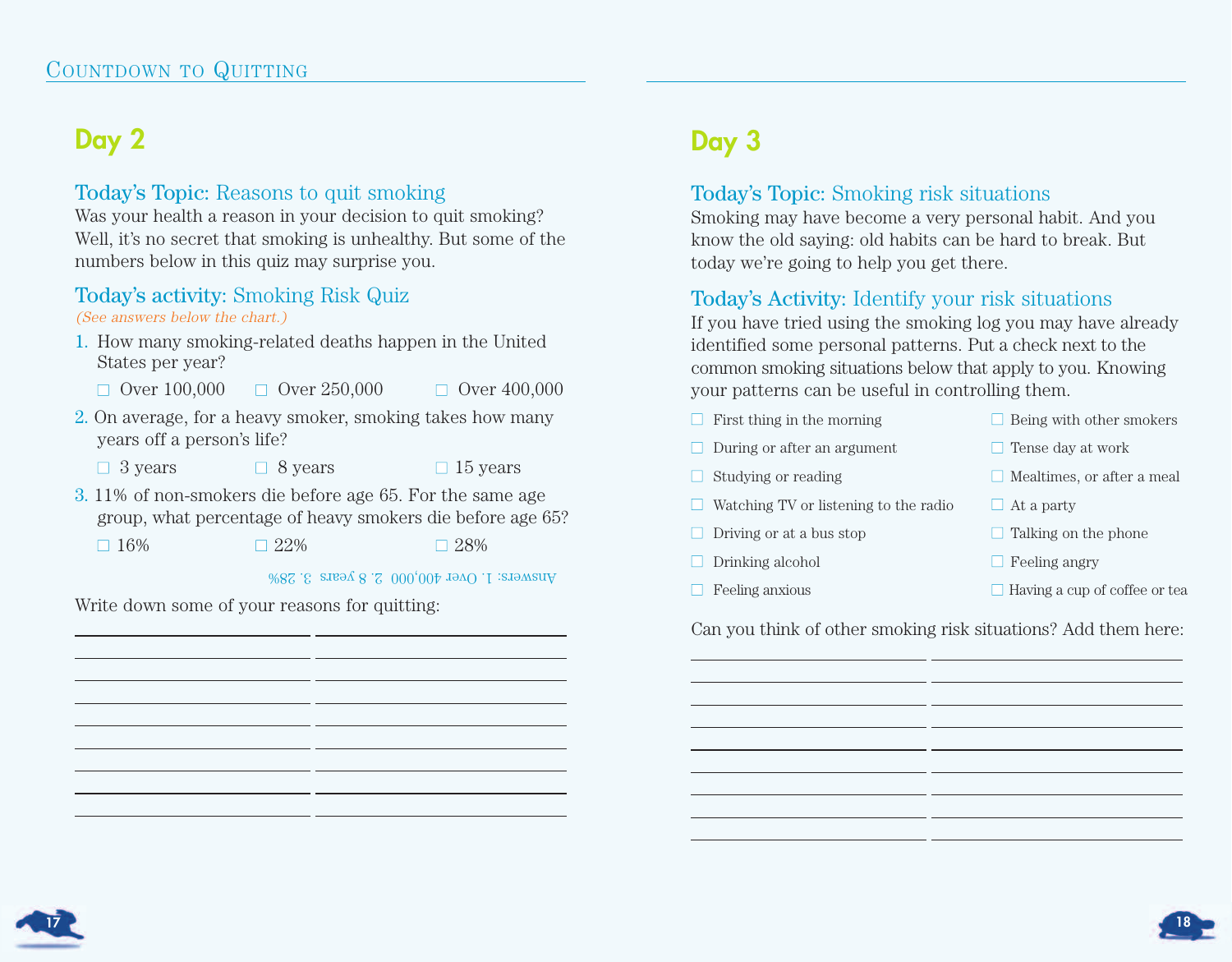## **Day 4**

## Today's Topic: Recognizing withdrawal symptoms

Your quit date is almost here, and we want to help you get ready. As you quit smoking, you may have one or more of the following symptoms that may include feeling:

- e Depressed e Insomnia e Irritable e Hungry
- Anxious, nervous or restless Confused

Everyone's different. As you take CHANTIX™ (varenicline), you may have one or more of these symptoms or none at all. GETQUIT can help you find ways to cope with them.

## Today's Activity: Facing withdrawal symptoms

Remember, withdrawal symptoms should lessen over time. But, they can still be hard to cope with. Here are some phrases you can say to help you and the people around you deal with this potential stumbling block:

"Withdrawal symptoms are temporary.

Quitting smoking is for life."

"I refuse to let cigarettes control me anymore."

"I deserve credit for quitting smoking"

Repeat to yourself: "I'm a non-smoker."

Here are some things you can say to family/friends/coworkers:

"I realize I may not be acting like myself right now but I will be again soon. Please hang in there with me."

"Sorry, my mood is temporary — just like nicotine withdrawal symptoms."

## **Day 5**

## Today's Topic: Coping with urges

You may have urges to smoke for the first few days after you quit. After several weeks without cigarettes, these urges will often lessen. Here's some ideas that may help you deal with your urges to smoke:

- $\blacksquare$  In the first week or two, try to completely avoid smoking risk situations
- e If you find yourself in a stressful situation, walk away.
- e Call or talk to a friend who can help
- **Do relaxation exercises**

## Today's Activity: Quit strategies

Plan now for when you have those urges to smoke. Have alternative ideas ready. Think about when you smoke, and write down what you can do instead, like this:

My smoking (ex: traffic)

risk is:

From now on: (ex: I'll take an alternate route home)

## Quit Strategies: What you can think

- e Remind yourself: Smoking is Not an Option
- e Tell yourself, out loud if possible, "STOP!" and stop thinking about having a cigarette
- e Think of a relaxing scene
- Anticipate and write down the result of not smoking



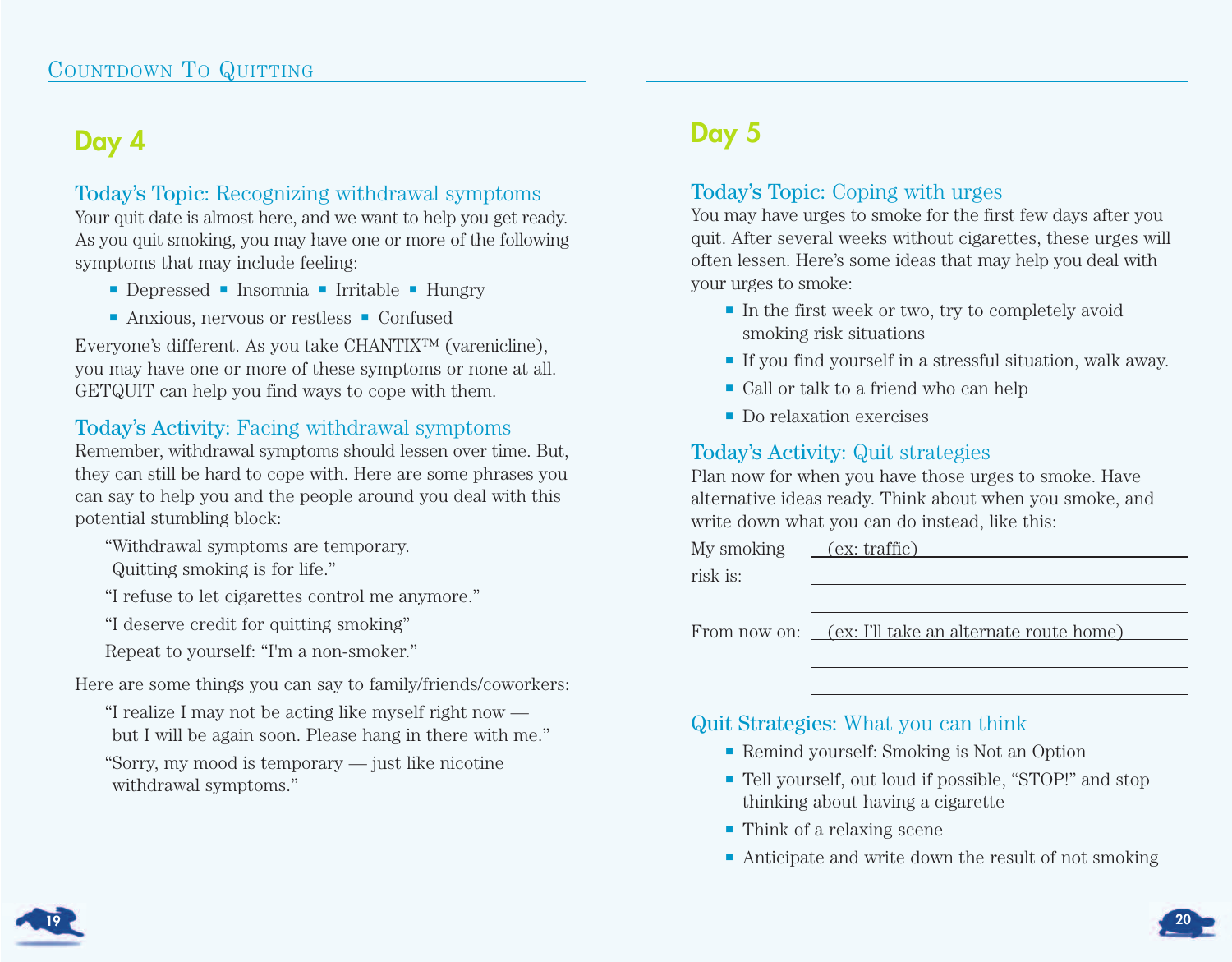## **Day 6**

Today's Topic: Preparing for your quit date, part 1

How many times have you tried to quit before? 1? 5? Have you ever thought about why you went back to smoking? It's tough to quit on your own. You need an approach that makes you feel ready for the challenge. That's exactly what the GETQUIT Support Plan for CHANTIX<sup>™</sup> (varenicline) users is all about. No matter how many times you've tried to quit before, this could be your time!

## Today's Activity: Write your good-bye letter to cigarettes

Here's something to help you end your emotional ties to smoking. You're going to write a "good-bye" letter to cigarettes. Your letter does not have to be long or fancy. It just has to be honest.

Before you get started, here is an example:

Dear Cigarettes,

We've been together for many years.I remember the day we met — my first drag.I didn't like you at first, but you certainly grew on me. And then I couldn't resist you. But now I'm tired of you. So I'm saying good-bye, because you don't control me anymore.And you never will again.

CHANTIX is a prescription medication to help adults stop smoking. In studies, the most common side effect was nausea. Others were changes in dreaming, constipation, gas, and vomiting. Generally it was mild to moderate and for most people, but not all, it went away. Most people were not bothered enough to stop taking CHANTIX.

If you have side effects with CHANTIX that bother you or don't go away, be sure to tell your doctor.

## **Day 7**

## Today's Topic: Preparing for your quit date, part 2

At this point, if you've taken CHANTIX, the medicine is still building up in your system, and your urge to smoke should be going down. Your desire to light up may also not be as strong. And you've been preparing for your big day, your quit day, tomorrow.

## Today's Activity: Countdown to quit date checklist

In preparing to quit, you may have already taken the following steps to turn a new page in your life. Here are some things you can do to get ready for your quit day:

- $\Box$  Throw away all cigarettes, ashtrays, matches, and lighters at work and at home
- $\Box$  Remove all ashes and cigarette butts from your car
- $\Box$  Wash all your clothes that smell of smoke
- $\Box$  Clean your home: open windows to get fresh air, vacuum, and dust to remove ashes
- $\Box$  Run an air purifier, if you have one
- $\Box$  Tell a trusted friend that you're quitting and lean on them for support
- $\Box$  Buy crunchy low-fat snacks like carrots or low-fat popcorn to keep on hand
- $\Box$  Chewing on gum or sucking on cinnamon sticks is another good way to keep your mouth busy if an urge strikes

Tomorrow is the big day. You're going to quit smoking, hopefully for good. We know you can do it!



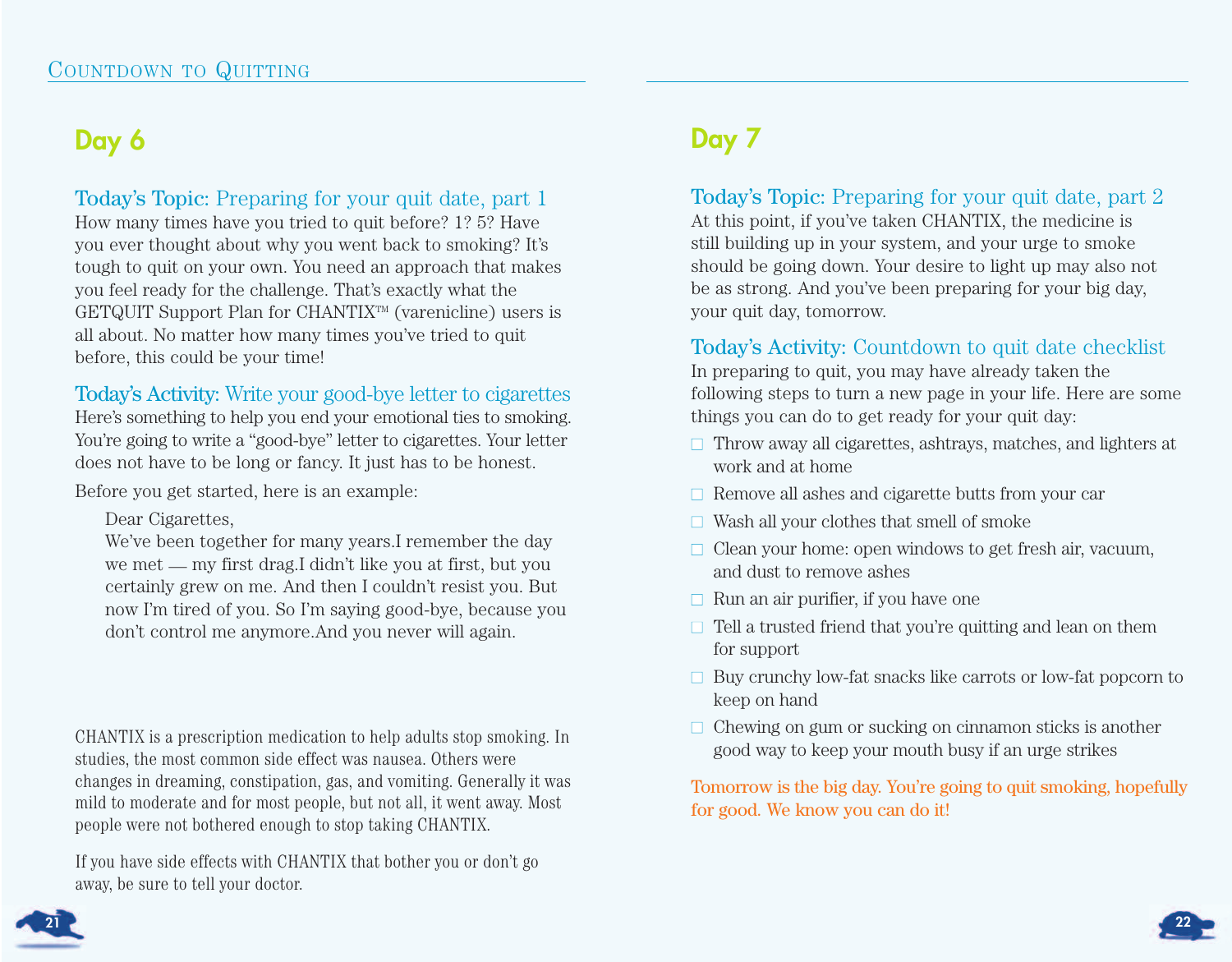## **Day 8: Your quit date!**

Congratulations! You've made it to your quit date. If you've been taking CHANTIX™ (varenicline) as prescribed, it's been building up in your system.

Today's Topic: Some tips for getting through Day 8

We know today may be tough. Even if you're not craving nicotine anymore, your smoking risk situations can still arise in from time to time. Over the years, you may have inhaled smoke hundreds of thousands of times. To suddenly end that routine is a big change, so on Day 8:

- e Try as best you can to keep busy
- e Find stuff to do with your hands
- Look at your quit strategies so far
- e Drink lots of water, chew gum, or eat low-fat snacks
- $\blacksquare$  Try to avoid stressful and smoking risk situations

## Today's Activity: Remember to use GETQUIT

Please don't miss checking in with GETQUIT on your quit day, because we're here to help you, not just tomorrow but with a full year of support if you need it! Continue to take your CHANTIX as prescribed by your doctor. And if you haven't done so yet, remember to enroll at www.get-quit.com or by calling 1-877 CHANTIX (242-0849).

# Stay on the road to getting quit.

## We know you can do it.

We hope this booklet has been useful. And that you've gotten a good head start with the topics and activities from Week 1 of the GETQUIT Support Plan for CHANTIX users. You've made a great decision for your health, and we're here to help. If you have any other questions about CHANTIX or GETQUIT, please visit us online at www.get-quit.com or call us at 1-877-CHANTIX (242-6849).